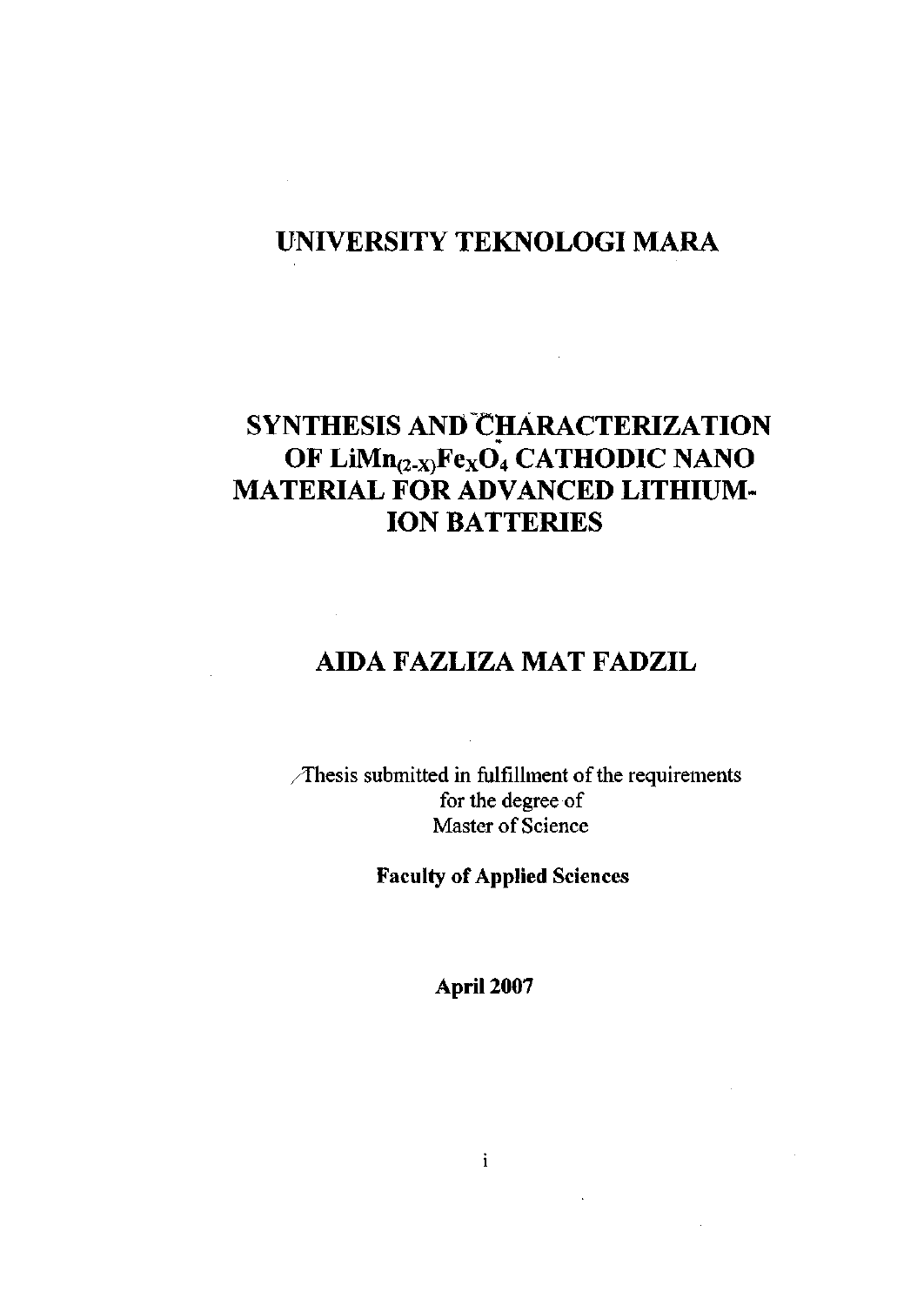### Candidate's Declaration

I declare that work in this thesis was carried out in accordance with the regulations of University Teknologi MARA. It is original and is the results of my work, unless otherwise indicated or acknowledged as referenced work. This thesis has not been submitted to any other academic institution or non-academic institution for any other degree or qualification.

In the event that my thesis be found to violate the conditions mentioned above. I voluntarily waive the right of conferment of my degree and agree to be subjected to the disciplinary rules and regulations of University Teknologi MARA.

| Name of Candidate  | Aida Fazliza Mat Fadzil                               |
|--------------------|-------------------------------------------------------|
| Candidate's ID No. | 2004188448                                            |
| Programme          | <b>Advanced Material</b>                              |
| Faculty            | <b>Faculty of Applied Sciences</b>                    |
| Thesis Title       | Synthesis and Characterization of $LiMn_{(2-x)}FexO4$ |
|                    | Cathodic Nano Material for Lithium-Ion Batteries      |

Signature of Candidate Date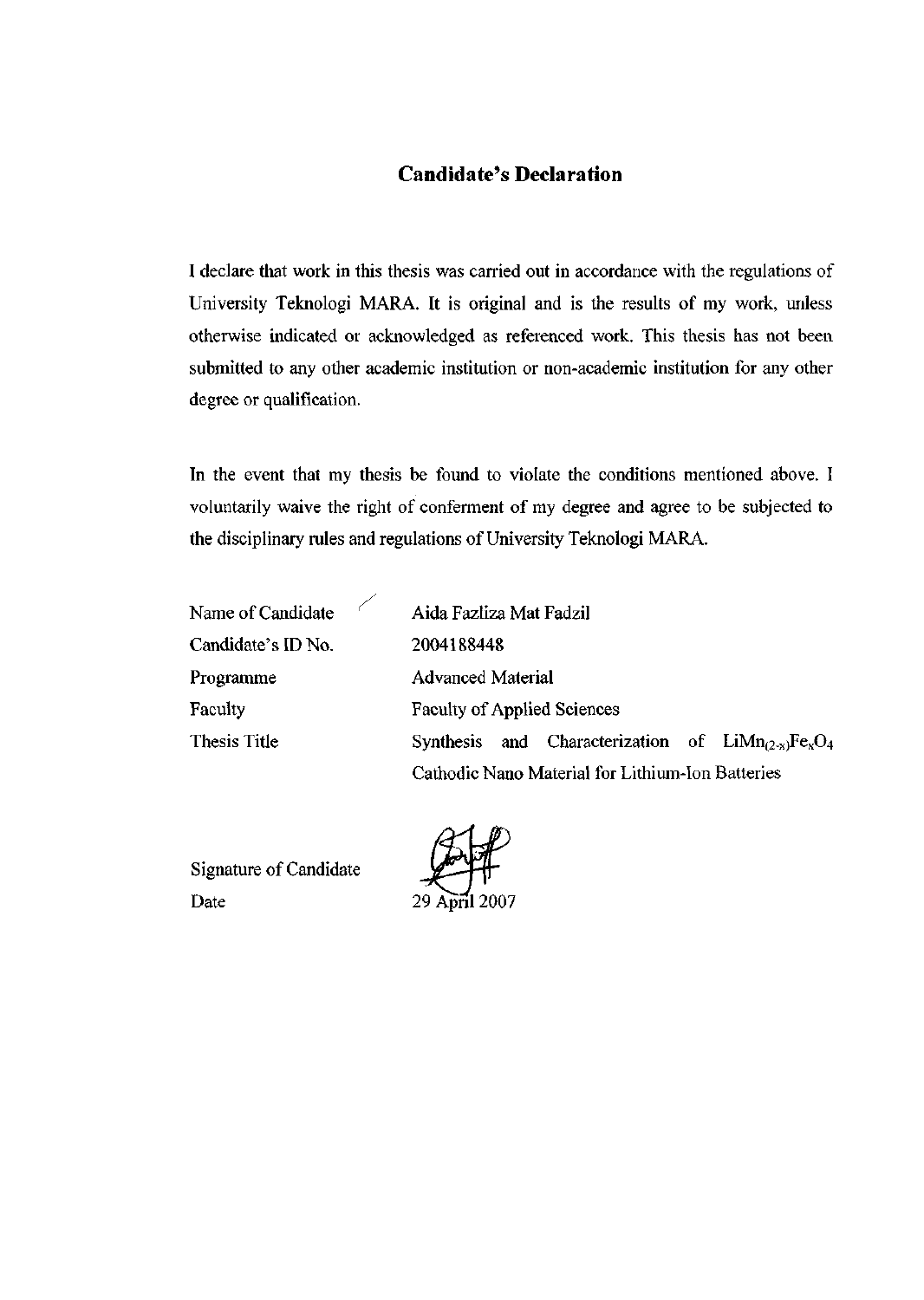#### **Abstract**

New lithium transition metal oxides, LiMn<sub>(2-x)</sub>Fe<sub>x</sub>O<sub>4</sub> where  $0 \le x \le 0.5$  are first synthesized using the sol-gel method. Stoichiometric samples are prepared. Thermogravimetric analysis ( TGA ) are carried out on the precursors to study the thermal properties and decomposition of the samples. The precursors are later annealed at 850°C for 24 hours. X-Ray diffractions (XRD) of the samples were taken to examine the crystallinity of the materials and to check the purity of the products. Field Emission Scanning Electron Microscope ( FESEM ) / Energy Dispersive X-Ray Analysis ( EDX ) are carried out to observe the changes in surface morphology and to check the stoichiometry. Cyclic Voltammetry ( CV ) is carried out to determine the characteristics of the electrical potential of the materials. Fabrication of the cathodes and testing of the batteries are later done. The best two materials are then processed to become nano size and were characterized using XRD, FESEM / EDX, particle size analyzer and CV. Fabrication of the batteries are carried out in an argon filled glove box. Batteries fabricated were then characterized for their electrochemical characteristics using the Multistat Solartron 1480 and the results obtained from both bulk and nano materials were compared.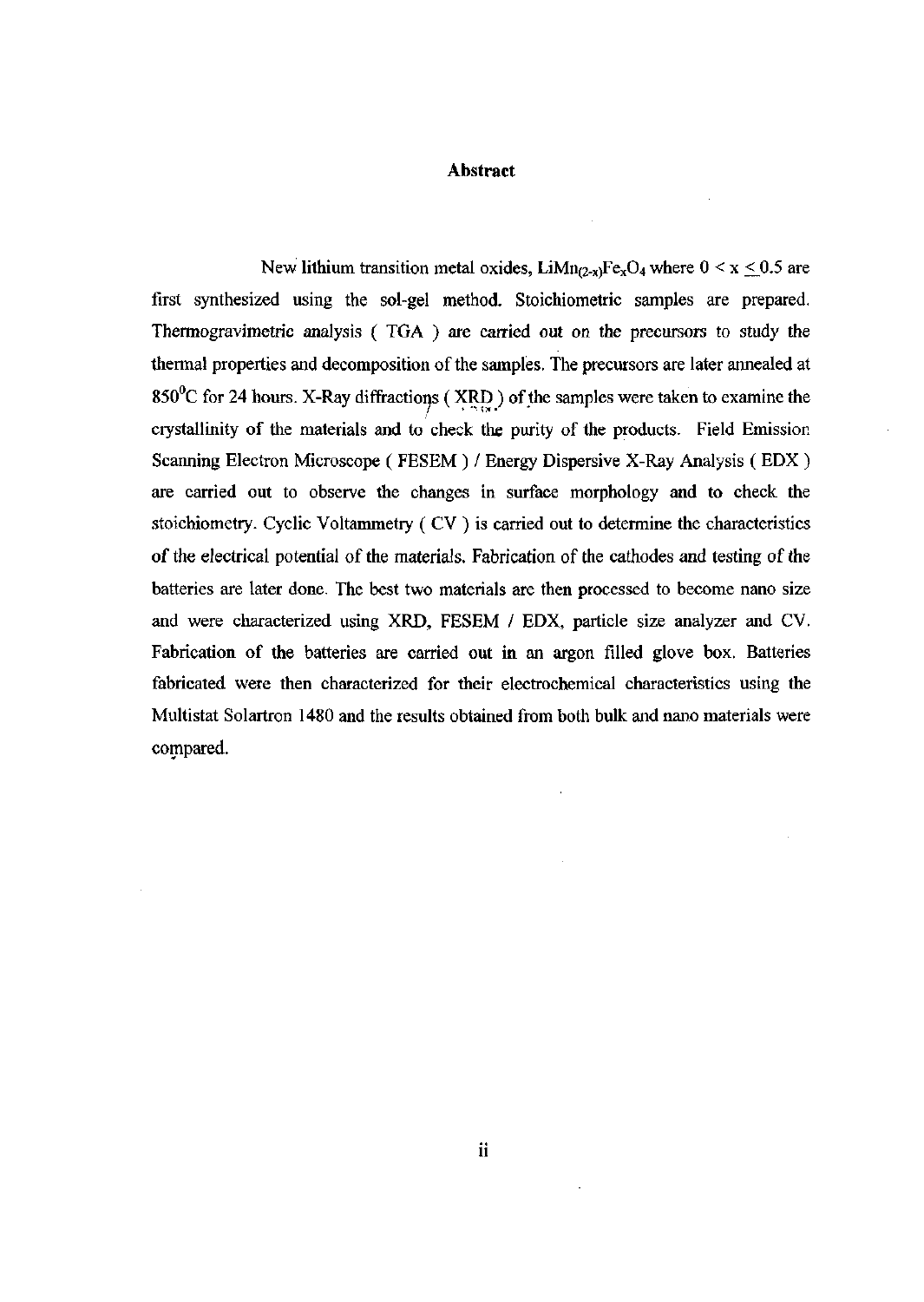#### **Acknowledgement**

I would firstly like to express my sincere appreciation to my research supervisor, Assoc. Prof. Dr Norlida Kamarulzaman. I wish to express my deep gratitude to my cosupervisor, Assoc. Prof. Dr Ri Hanum Yahaya Subban for her great assistance, academic guidance and constant encouragement during my studies and throughtout the project.

Special thanks are given to Dr Mohamad Azmi Bustam, University Technology Petronas for providing enormous help and guidance especially in the technical parts. Also particularly to Dr Mohd Zu Azhan for allowing me to use the glove box. My thanks also go to all the staff members at the Institute of Science and to all the technicians at the Faculty of Applied Sciences and Combicat, UM for utilizing the facilities and instruments. Lastly, to my lab mates, Sha and Ha for helping me through the hard and bad time to finish this thesis.

Finally, I wish to express my deepest appreciation to my parents, Tuan Haji Mat Fadzil b Ahmad and Hajjah Siti Aminah bt Mohd Noor and gratitude to my sisters, Ida, Ina and Anita, brother, Adi my Ateh, and my bestfriends, Azrul Firdaus, Farah and Ameir for their encouragement, understanding, patience and endless love during my studies.

Aida Fazliza Binti Mat Fadzil University Technology MARA January 2007

iii